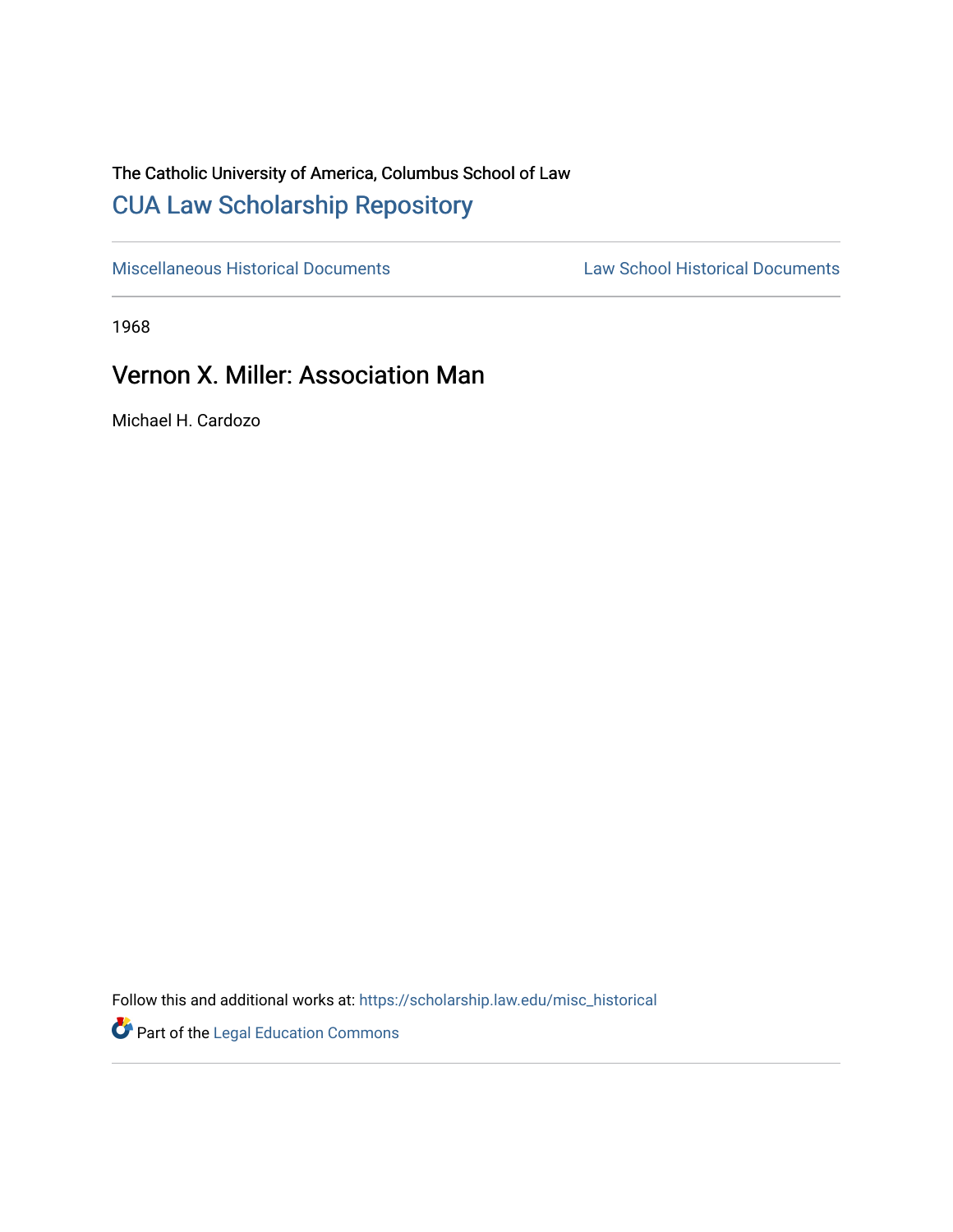## Vernon X. Miller: Association Man

## MICHAEL H. CARDOZO\*

The Association of American Law Schools has been involved for some years in the debate over the proper degree a law school graduate should receive. Perhaps it should pause on the occasion of Vernon X. Miller's retirement and consider the establishment of a degree of its own, an honorary A.M., Association Man. The justice of his being the first bearer of the degree is obvious. Faithful participant in thirty or so annual meetings, he moved through all the ranks of service to the AALS, becoming its President in 1965. As he took office, with due modesty, he told the "young people . . . from schools like mine" that "if you live long enough, and if you come to enough of these meetings, some one of you is bound to make it some time or other." It was not just patience, however, that impelled the membership to choose him for governing positions out of all those from "schools like his." It was devotion to the purpose of the Association that led to his election to serve, first in 1959 on the Executive Committee, then as "the last of the old-fashioned Secretary-Treasurers" and, ultimately, as President.

Throughout this period Dean Miller was helping to mold the Association into a constructive organization, counseling its officers, exhorting its members, serving on its committees, and creating its structure and its traditions. Name a part or function of the modem Association and you will find that Vernon Miller has played a part in its planning or design, from the *Journal of Legal Education* to the Regulations of the Executive Committee. Let the word of the first of the new-fashioned executive directors testify that it was his greatest good fortune to have as his boss, his neighbor, and his friend such a mine of data and wisdom about the new job in an old association.

Of course, study in two law schools, terms on the faculties of half a

Executive Director, Association of American Law Schools.